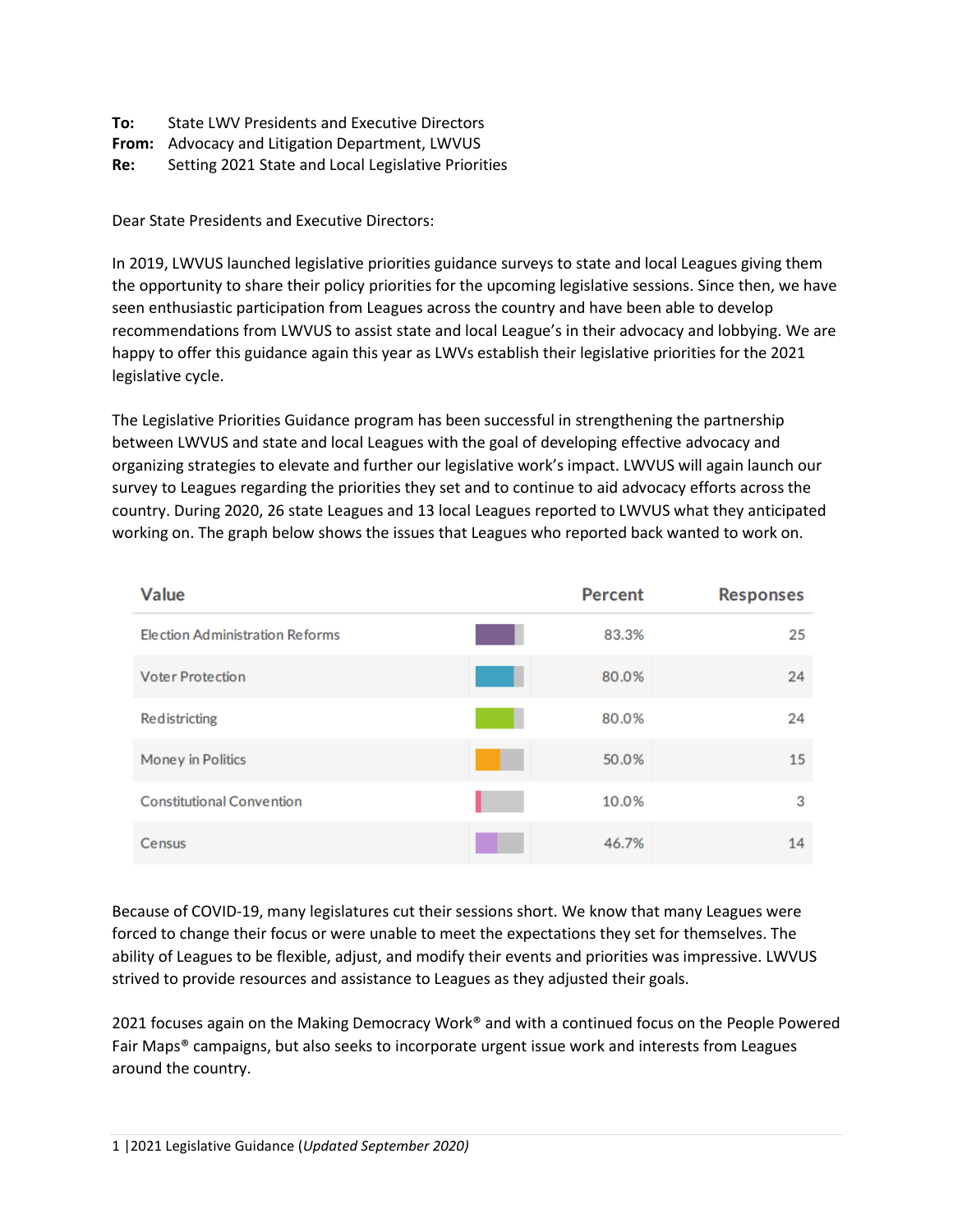# **Campaign for Making Democracy Work® and People Powered Fair Maps® Issue Areas**

#### *Redistricting and Apportionment*

- o **Promote model redistricting criteria**: Advocate for fair map drawing criteria. This includes maps that comply with the 1965 Voting Rights Act, districts drawn based on the population living there (see Census position on apportionment), and protections for language and racial minorities.
- o **Strengthen protections for communities of color:** Protect communities of interest by determining or assessing core values, needs, or desires of the relevant communities for inclusion in map drawing process.
- o **Promote strong transparency requirements:** Require hearing dates and times be accessible to the public to view in advance, held in a public setting and have viewer accessibility across multiple platforms, including virtual and in-person options. Implement a reporting requirement on map drawing process.
- o **Defend existing systems:** Protect the independent redistricting processes currently in place. Defend recent reforms that passed with voter support in recent and past elections.
- o **Protect state constitutions:** Provisions within state constitutions that promote free and fair elections and redistricting should be protected to ensure an avenue to protect maps through state courts. Leagues with these provisions should monitor activity around these provisions and move to protect any challenges that would roll back this language.
- o **Protect apportionment criteria:** Ensure that districts are drawn based on total population. Oppose efforts that change apportionment based on citizens or voters.
- o **Support extension of redistricting timelines with data delivery adjustments:** With the changes in operational timelines, the release of Census data to states will also be delayed. Leagues should remain proactive about supporting reforms in their states that ensure ample time to draw maps based on adjusted delivery timelines. The result of this scenario will vary by state but can include calling for special sessions, changing candidate filing deadlines to allow time to draw maps as allowable under state election laws, state constitutional changes, and legislative changes for statutory deadlines.

*Note: We will continue to work on Redistricting reform through our People Powered Fair Maps® Campaign.* 

### *[Election Administration Reforms](https://www.lwv.org/newsroom/press-releases/league-women-voters-urges-presidential-commission-election-administration)*

- o **Embrace voter registration reforms:** This list includes reforms that make it easier for voters to register and maintain their voter registration, including permanent and portable options.
- o **Strengthen [online voter registration:](https://www.lwv.org/league-management/elections-tools/election-reform-online-voter-registration)** Make online voter registration accessible to all. Allow voters to check their registration and update their information through a secure online portal.
- o **Expand online absentee ballot tracking:** Allow voters to track the status of their absentee ballots online upon request as well as after ballots are mailed.
- o **Promote election day registration (same day registration):** Allows voters to register or update their information on Election Day and cast a regular ballot.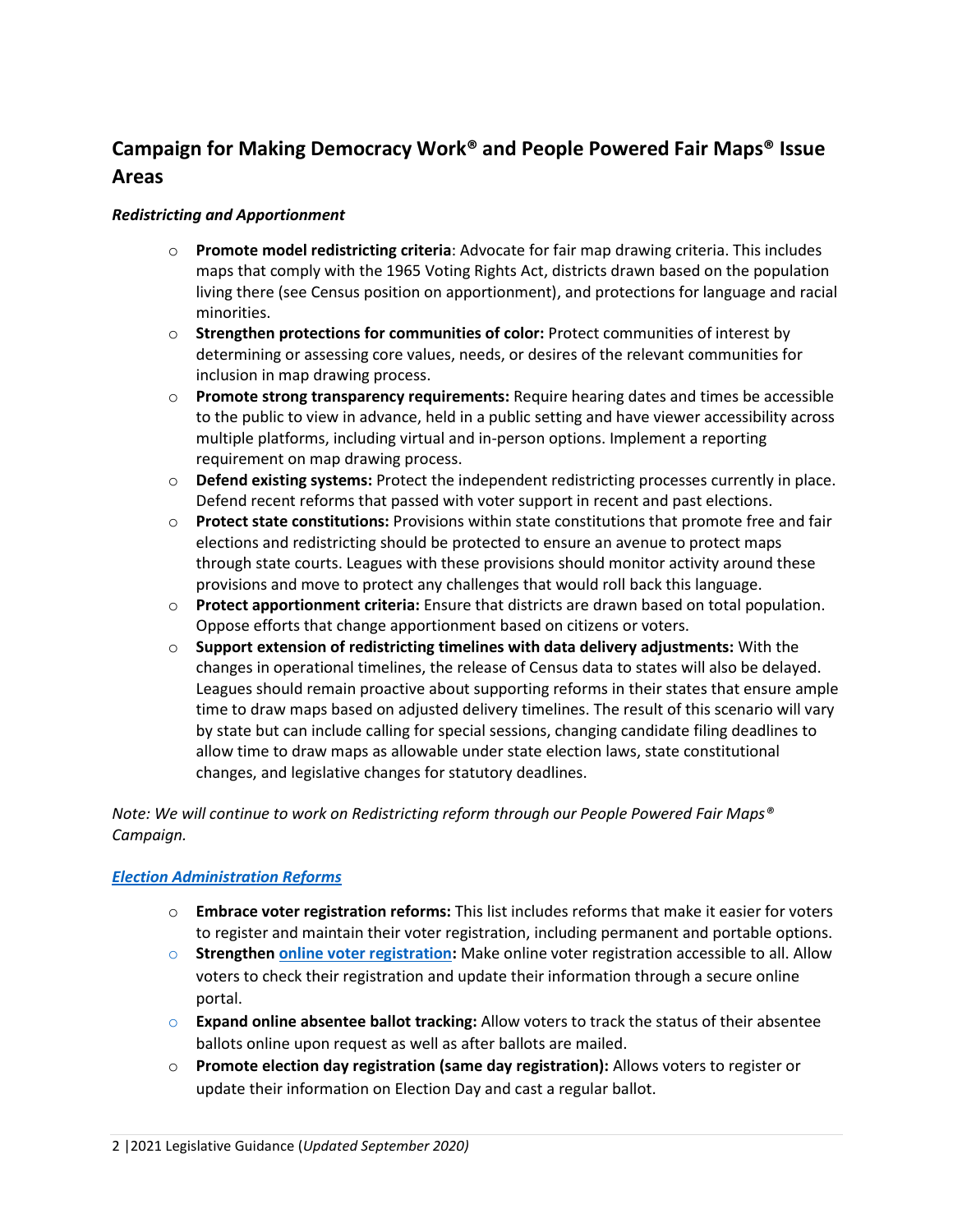- o **Implement automatic voter registration:** Automatically register voters at state assistance agencies including the DMV unless they opt out. Reforms should also include safeguards that address the accidental registration of non-citizens (e.g. must be showing of intent) and ensure that protections are in place due to clerical errors.
- o **Protect early voting and absentee voting:** Consider legislation or reforms that would expand early voting hours, especially weekend hours before Election Day, and provide voters with the opportunity to request an absentee ballot. Additionally, work to make absentee voting more accessible through removing notary requirements, witness signatures requirements, and mailing all active voters their ballot.

#### *Voter Protection*

- o **Weaken voter ID laws:** Voters should not be required to show photo ID when voting.
- o **[Reject proof-of-citizenship requirements](https://www.lwv.org/blog/problem-requiring-proof-citizenship-during-voter-registration-process)** in voter registration.
- o **Reform voter list maintenance/voter purges:** These processes should be done in accordance with the National Voter Registration Act (NVRA). List maintenance is necessary and important and must be done responsibly. Large scale voter purges without safeguards or an appropriate remedial mechanism often result in wrongful disenfranchisement and should be avoided.
- o **Enhance voting security and upgrade equipment:** Advocate to replace outdated electronic voting equipment with new systems that are secure and accessible and can provide for an accurate, recountable, and transparent count.
- o **Support emergency preparedness for elections:** Support legislative efforts that expand no excuse absentee voting, and election contingency plans if elections cannot be held in person or if doing so poses a serious safety risk for voters.

#### *Money in Politics*

- o **Institute public financing systems:** Advocate for [public financing systems](https://www.lwv.org/league-management/voting-rights-tools/money-politics-state-template-campaign-finance-regulation) that put value on small donors, not big donors or secret money, in our electoral process.
- o **Require disclosure:** Voters deserve to know who is trying to influence their vote. Leagues should be advocating for transparency with regards to funding of political campaigns, advertisements and expenditures.

## **Other Urgent Issues**

### *Climate Change*

- o **Strengthen protections for impacted communities**: Support ending current, preventing further, and repairing historic environmental injustice against indigenous people, communities of color, de-industrialized communities, migrant communities, and depopulated rural communities.
- o **Curtail air, water, and land pollution**: Work to remove health hazards from communities and implement carbon pricing, climate smart agricultural practices, and green transportation. Oppose the construction of new oil pipelines without the express consent of impacted communities.
- o **Expand renewable energy:** Support public investment that builds on renewable portfolio standards to move the country towards majority renewable energy production.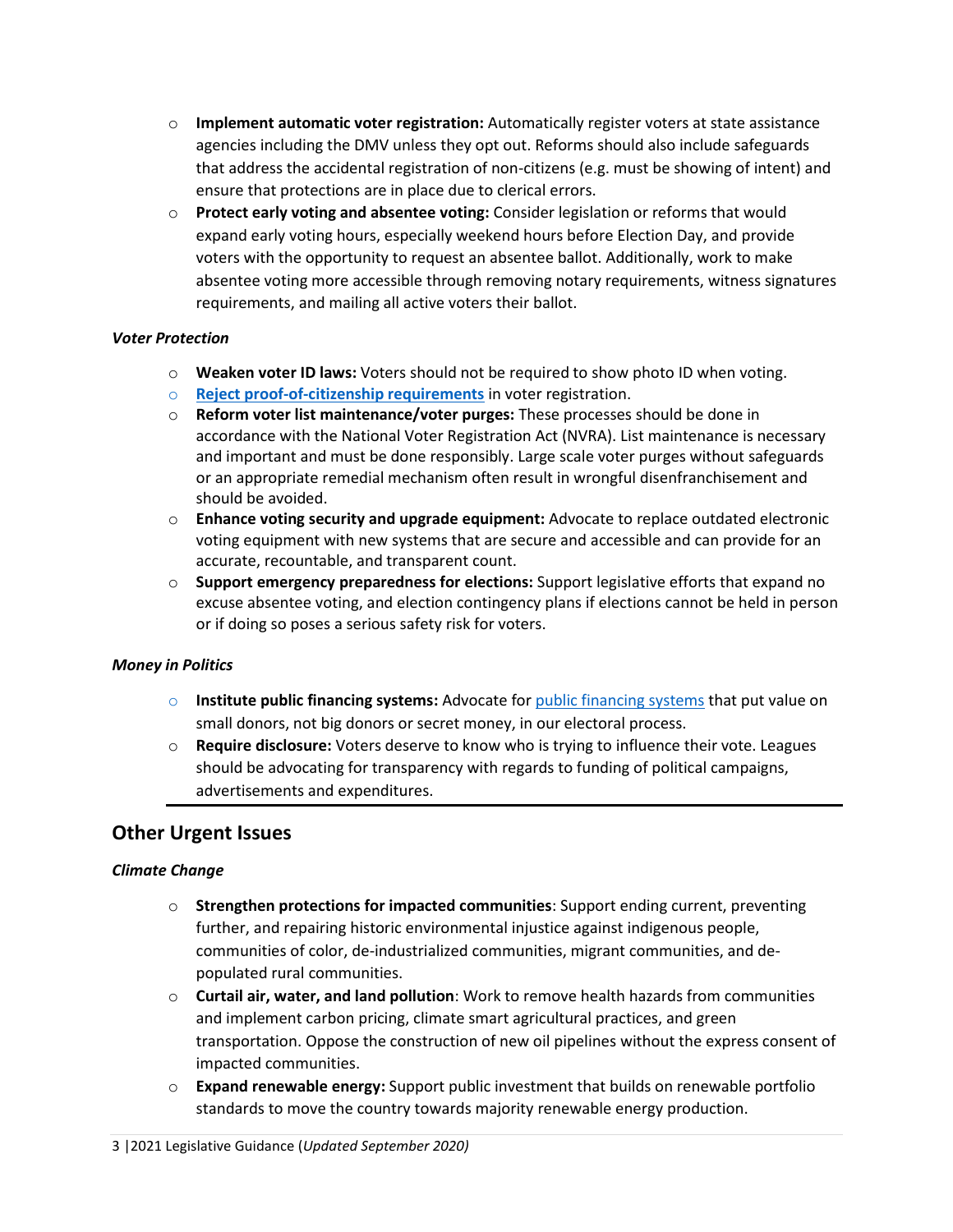o **Secure climate and community resiliency**: Support community ownership of and access to new renewable energy jobs and infrastructure. Invest in local governments to identify and mitigate climate-related risks.

### *Equal Rights Amendment (ERA)*

- o **Support ratification at the state level**: Push for final ratification of the amendment in states where ratification has not occurred.
- o **Support inclusion of state ERA's in state constitutions:** Work with legislators to include state Equal Rights Amendments in state constitutions.

### *Justice Reform*

- o **Strengthen accountability for the criminal justice system:** Use LWVUS positions including Individual Liberties and Citizens Right to Know to support the establishment of local citizen review boards and other modes of public accountability for police and the courts.
- o **Enact comprehensive policing reform:** Address and adjust use of force standards, ban racial profiling and proactive policing, and halt the use of predictive analysis tools in sentencing. Establish robust data collection on police-community encounters, use of force, and other law enforcement activities, disaggregated by demographics. Support data sharing through a national police misconduct registry.
- o **Demilitarize the police:** Support legislative efforts to prevent police forces from becoming militarized including legislation that prevents accessing funds to purchase military equipment, using military-grade weapons, conducting no knock raids, and using neck and chokeholds.

### *National Popular Vote (NPV)*

- o **Establish popular election**: Support the popular election of the President through a compact among the states governing how they would cast their votes in the Electoral College.
- o **Utilize the National Popular Vote Compact**: Support the use of the National Popular Vote Compact as one acceptable way to achieve the goal of the direct popular vote for election of the president until the abolition of the Electoral College is accomplished.
- o **Replace winner take all laws**: Respect the right of state legislatures to replace winner take all laws.

### *Reproductive Choice*

o **Protect an individual's right to make their own reproductive choices:** Support legislation that protects a person's right of privacy to make reproductive choices, this can and should include rights to accessible birth control and healthcare access.

LWVUS recognizes that there are many opportunities to defend voting rights, protect our democracy, and support pro-voter reforms in states across the country. We also understand how limited resources are in the field, and we want to offer more support to Leagues lobbying within the MDW and PPFM campaigns with a focus on issues that will impact our communities or have a negative impact on underrepresented communities. We encourage LWV's to use the updated list above to determine and